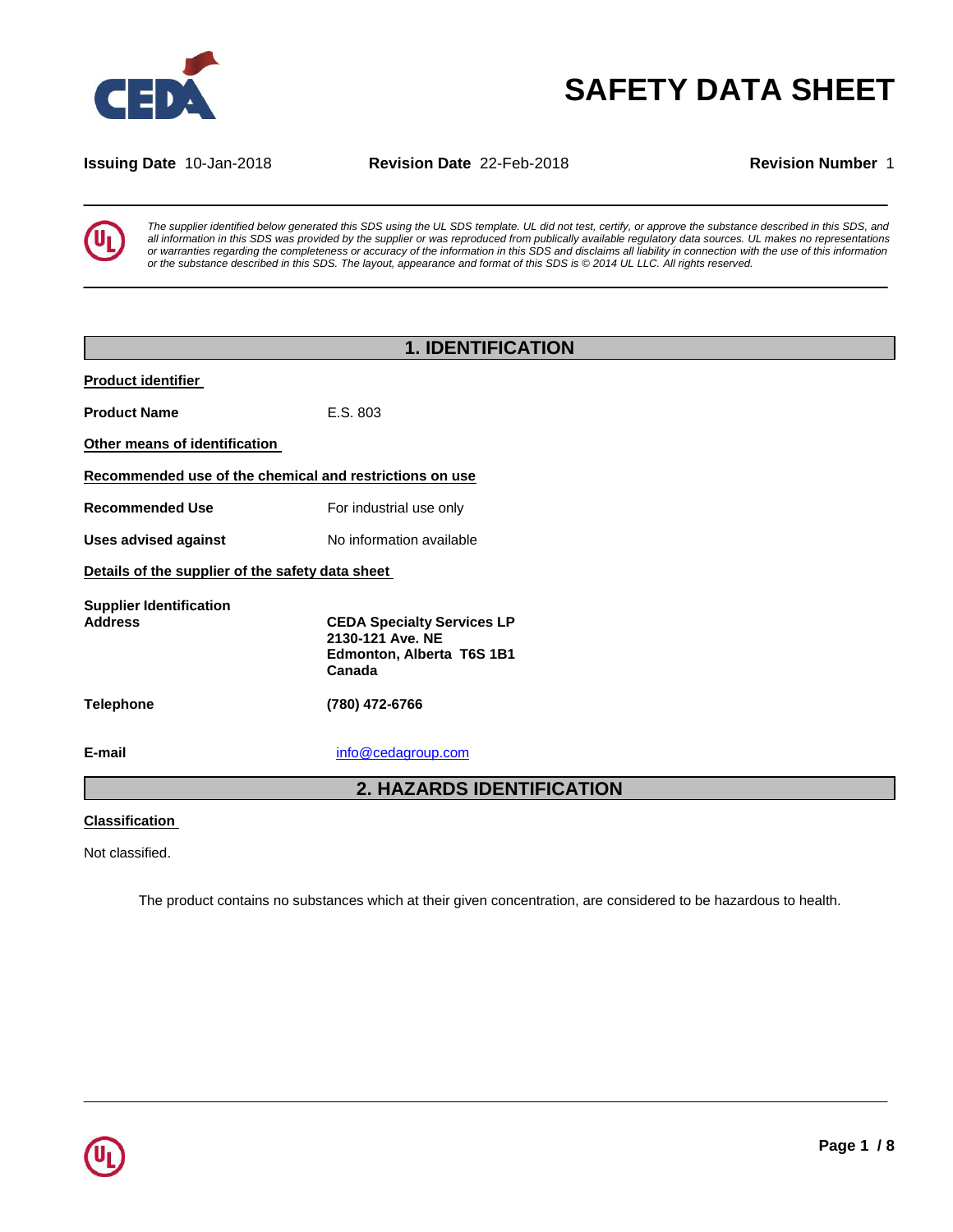**Appearance** Light yellow **Physical state** Solid containing liquid **Odor** Mild chemical Slight sweet

#### **GHS Label elements, including precautionary statements**

Not classified.

# **Other information**<br> **Unknown acute toxicity**

100 % of the mixture consists of ingredient(s) of unknown toxicity

100 % of the mixture consists of ingredient(s) of unknown acute oral toxicity

100 % of the mixture consists of ingredient(s) of unknown acute dermal toxicity

100 % of the mixture consists of ingredient(s) of unknown acute inhalation toxicity (gas)

100 % of the mixture consists of ingredient(s) of unknown acute inhalation toxicity (vapor)

100 % of the mixture consists of ingredient(s) of unknown acute inhalation toxicity (dust/mist)

### **3. COMPOSITION/INFORMATION ON INGREDIENTS**

#### **Substance**

Not applicable.

#### **Mixture**

| Chemical name           | CAS-Nol   | Percent | Hazardous Material      | Date HMIRA filed and   |
|-------------------------|-----------|---------|-------------------------|------------------------|
|                         |           |         | Information Review Act  | date exemption granted |
|                         |           |         | registry number (HMIRA) | (if applicable)        |
|                         |           |         | registry $#$ )          |                        |
| Polytetrafluoroethylene | 9002-84-0 | 70-75   |                         |                        |

| <b>First aid measures</b>                                                  |                                                                                                                         |  |
|----------------------------------------------------------------------------|-------------------------------------------------------------------------------------------------------------------------|--|
| <b>Inhalation</b>                                                          | Remove to fresh air.                                                                                                    |  |
| Eye contact                                                                | Rinse thoroughly with plenty of water for at least 15 minutes, lifting lower and upper eyelids.<br>Consult a physician. |  |
| <b>Skin contact</b>                                                        | Wash skin with soap and water.                                                                                          |  |
| Ingestion                                                                  | Clean mouth with water and drink afterwards plenty of water.                                                            |  |
| Most important symptoms and effects, both acute and delayed                |                                                                                                                         |  |
| <b>Symptoms</b>                                                            | No information available.                                                                                               |  |
| Indication of any immediate medical attention and special treatment needed |                                                                                                                         |  |
| Note to physicians                                                         | Treat symptomatically.                                                                                                  |  |

### **5. FIRE-FIGHTING MEASURES**

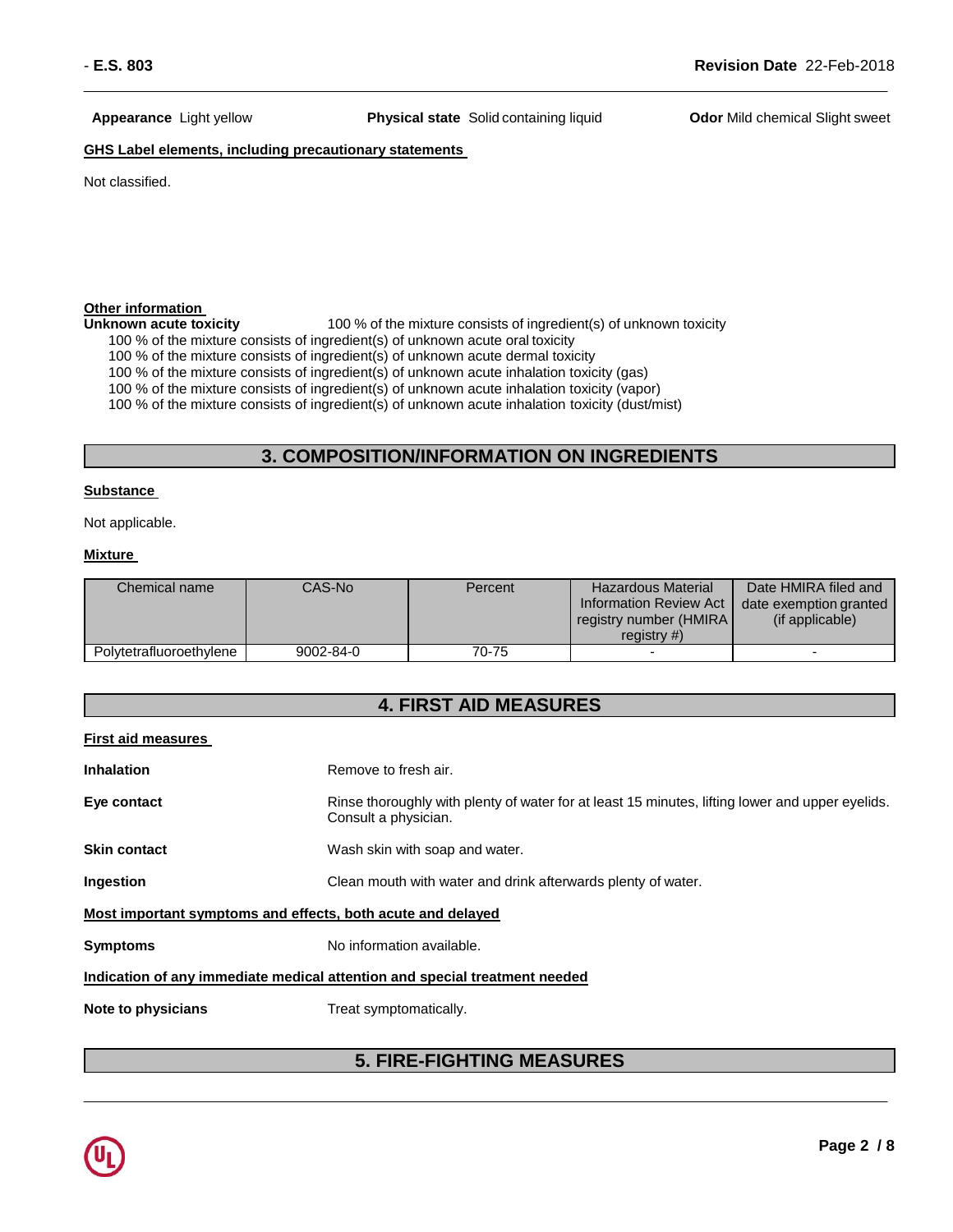| <b>Suitable Extinguishing Media</b>                                                                              | Use extinguishing measures that are appropriate to local circumstances and the<br>surrounding environment.                                                                                                                                                                                                                                                   |
|------------------------------------------------------------------------------------------------------------------|--------------------------------------------------------------------------------------------------------------------------------------------------------------------------------------------------------------------------------------------------------------------------------------------------------------------------------------------------------------|
| Unsuitable extinguishing media                                                                                   | CAUTION: Use of water spray when fighting fire may be inefficient.                                                                                                                                                                                                                                                                                           |
| Specific hazards arising from the<br>chemical                                                                    | No information available.                                                                                                                                                                                                                                                                                                                                    |
| <b>Hazardous Combustion Products</b>                                                                             | Carbon oxides. Thermal decomposition of product above 300 degrees (C), can create<br>Carbonyl fluoride, which combines with air and moisture and hydrolyses to Hydrogen<br>Fluoride and Carbon Dioxide. Other PTFE degradation products include;<br>perfluoroisobutylene, tetrafluoroethylene, hexafluoropropylene, carbon monoxide and<br>trifluoromethane. |
| <b>Explosion Data</b><br><b>Sensitivity to Mechanical Impact None.</b><br><b>Sensitivity to Static Discharge</b> | None.                                                                                                                                                                                                                                                                                                                                                        |
| Special protective equipment for<br>fire-fighters                                                                | Firefighters should wear self-contained breathing apparatus and full firefighting turnout<br>gear. Use personal protection equipment.                                                                                                                                                                                                                        |

### **6. ACCIDENTAL RELEASE MEASURES**

### **Personal precautions, protective equipment and emergency procedures**

| <b>Personal precautions</b>                          | Avoid contact with eyes.                                                             |  |
|------------------------------------------------------|--------------------------------------------------------------------------------------|--|
| <b>Environmental precautions</b>                     |                                                                                      |  |
| <b>Environmental precautions</b>                     | See Section 12 for additional Ecological Information.                                |  |
| Methods and material for containment and cleaning up |                                                                                      |  |
| <b>Methods for containment</b>                       | Prevent further leakage or spillage if safe to do so.                                |  |
| Methods for cleaning up                              | Pick up and transfer to properly labeled containers.                                 |  |
| <b>Prevention of secondary hazards</b>               | Clean contaminated objects and areas thoroughly observing environmental regulations. |  |

## **7. HANDLING AND STORAGE**

| <b>Precautions for safe handling</b>                         |                                                                          |  |
|--------------------------------------------------------------|--------------------------------------------------------------------------|--|
| Advice on safe handling                                      | Handle in accordance with good industrial hygiene and safety practice.   |  |
| Conditions for safe storage, including any incompatibilities |                                                                          |  |
| <b>Storage Conditions</b>                                    | Keep containers tightly closed in a dry, cool and well-ventilated place. |  |

### **8. EXPOSURE CONTROLS/PERSONAL PROTECTION**

**Control parameters**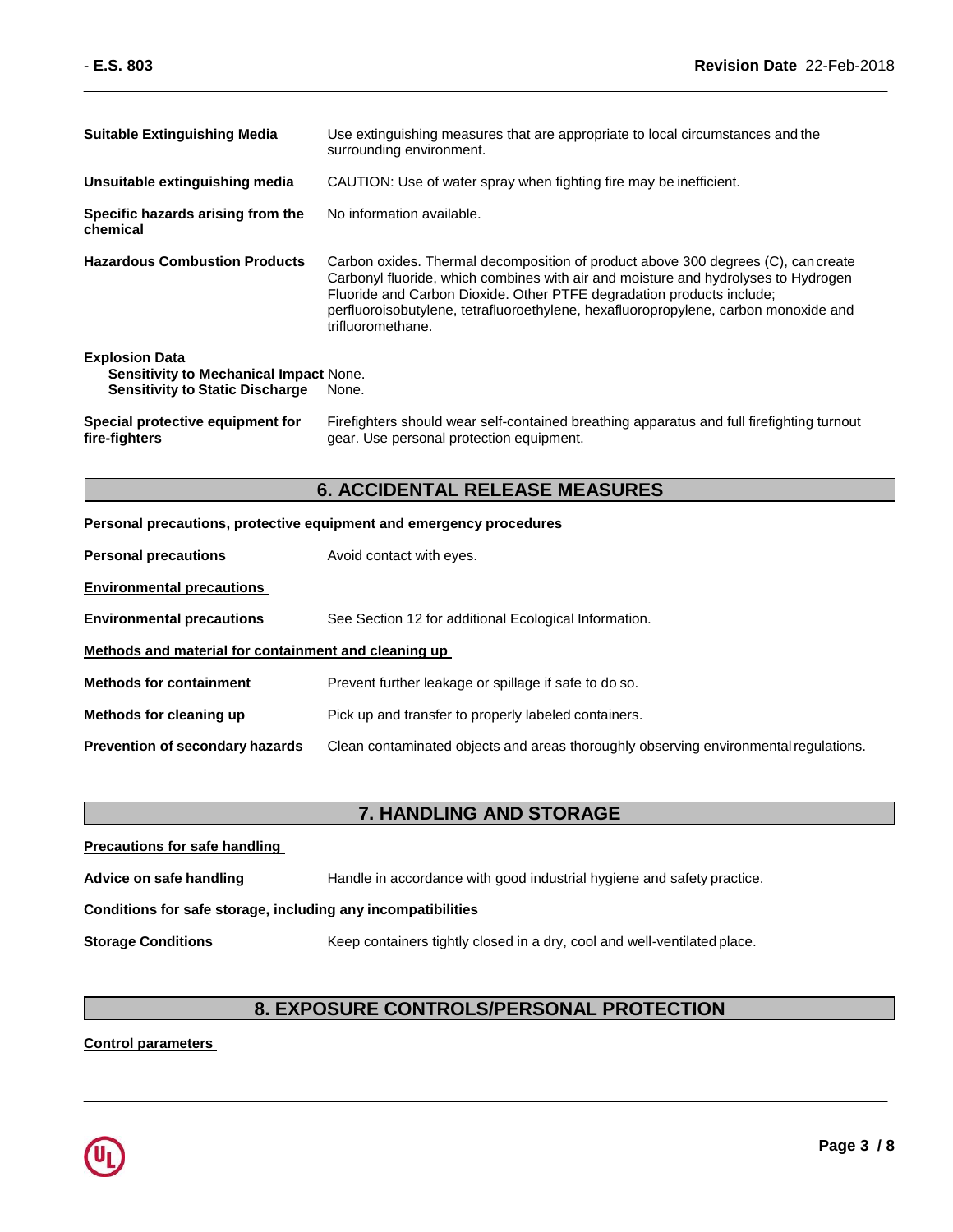#### **Exposure Limits** .

| Chemical name           | Alberta | <b>British Columbia</b> | Ontario TWAEV | Quebec                    |
|-------------------------|---------|-------------------------|---------------|---------------------------|
| Polytetrafluoroethylene |         |                         |               | TWA: $2.5 \text{ mg/m}^3$ |
| 9002-84-0               |         |                         |               |                           |

#### **Appropriate engineering controls**

| <b>Engineering controls</b>    | Showers<br>Eyewash stations<br>Ventilation systems.                                                                                                                         |
|--------------------------------|-----------------------------------------------------------------------------------------------------------------------------------------------------------------------------|
|                                | Individual protection measures, such as personal protective equipment                                                                                                       |
| Eye/face protection            | Avoid contact with eyes. Wear safety glasses with side shields (or goggles).                                                                                                |
| <b>Hand protection</b>         | Wear suitable gloves. Rubber gloves. Protective gloves. Nitrile rubber. Neoprene gloves.<br>Viton™.                                                                         |
| Skin and body protection       | Lightweight protective clothing.                                                                                                                                            |
| <b>Respiratory protection</b>  | No protective equipment is needed under normal use conditions. If exposure limits are<br>exceeded or irritation is experienced, ventilation and evacuation may be required. |
| General hygiene considerations | Handle in accordance with good industrial hygiene and safety practice.                                                                                                      |

### **9. PHYSICAL AND CHEMICAL PROPERTIES**

#### **Physical and Chemical Properties**

| Physical state |  |
|----------------|--|
| Appearance     |  |
| Odor           |  |
| Color          |  |
| Odor Threshold |  |

**Property Remarks** Method **Values Property Remarks** Method **pH Remarks** Method **pH** 5.5 None known **Melting / freezing point No data available** None **None known Boiling point / boiling range**  $\begin{array}{c} \text{No data available} \\ \text{Flash Point} \end{array}$  **None known Flash Point Flash Point**<br> **Evaporation Rate**<br> **Evaporation Rate**<br> **Note that Available**<br> **Evaporation Rate**<br> **Note known Flammability (solid, gas)** No data available None known **Flammability Limit in Air** None known **Upper flammability limit**<br>**Lower flammability limit Vapor pressure No data available None known**<br> **Vapor density None known**<br>
None known **Relative density**<br> **Water Solubility**<br> **Water Solubility**<br> **Water Solubility**<br> **Water Solubility Water Solubility**<br> **Solubility(ies)**<br> **Solubility(ies)**<br> **No data available Partition coefficient: n-octanol/water** Autoignition *temperature* **No data available None known Decomposition temperature** No data available None known **Kinematic viscosity No data available None known Dynamic viscosity**<br> **Explosive properties**<br>
No information available<br>
No information available **Explosive properties Oxidizing properties** No information available

**Solid containing liquid Light yellow Mild chemical Slight sweet No information available Not applicable** 

**No data available** 

**No data available None known** 

**No data available None known** 

No data available **None known**<br>Not Established

**Other Information** 

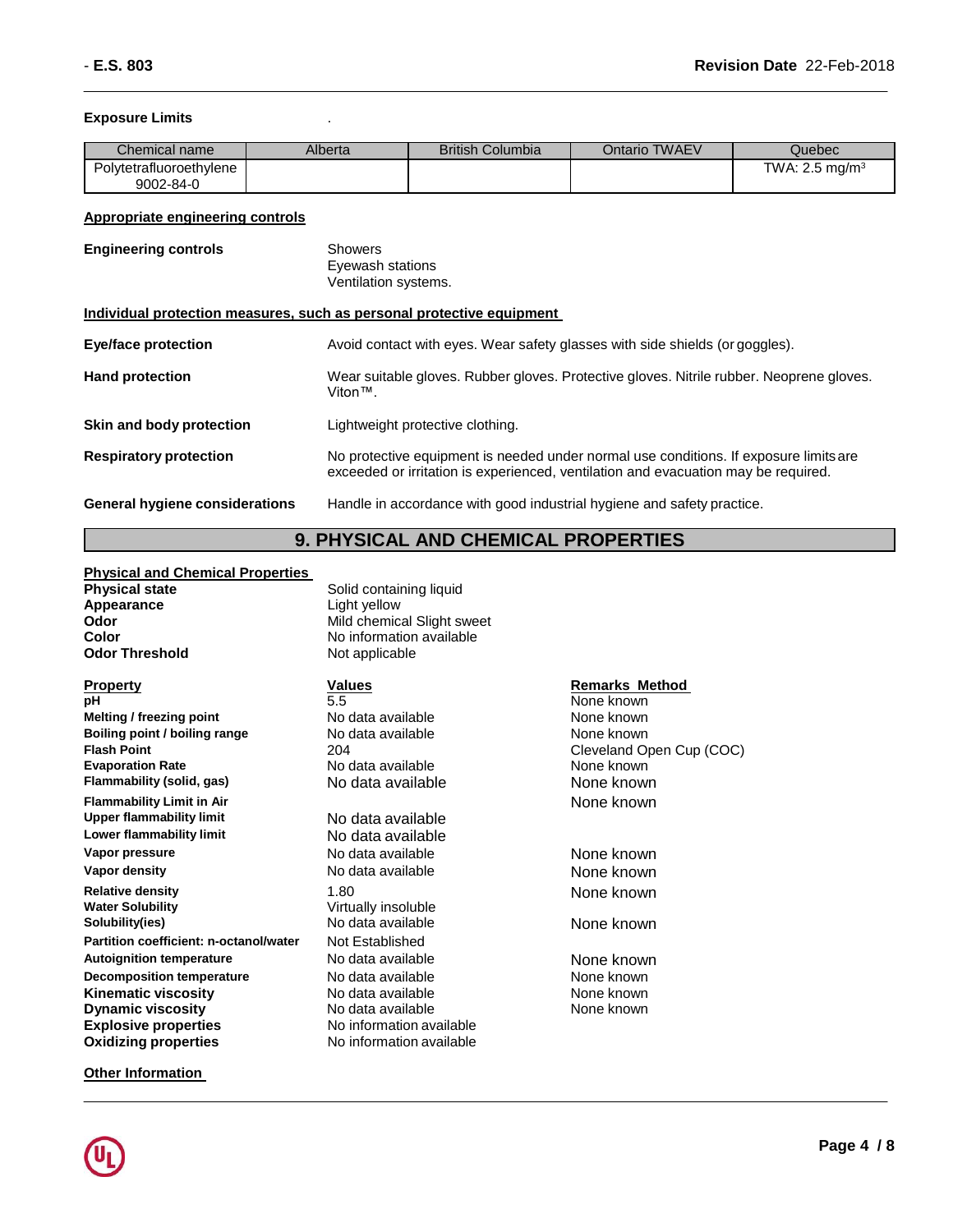| <b>Softening Point</b>            | No information available |
|-----------------------------------|--------------------------|
| <b>Molecular Weight</b>           | No information available |
| <b>VOC Content (%)</b>            | Negligible               |
| <b>Liquid Density</b>             | No information available |
| <b>Bulk Density</b>               | No information available |
| <b>Particle Size</b>              | No information available |
| <b>Particle Size Distribution</b> | No information available |
|                                   |                          |

### **10. STABILITY AND REACTIVITY**

| <b>Reactivity</b>                                                                                                                                                                                                                                                                                                                                                                                    | No information available.                 |  |
|------------------------------------------------------------------------------------------------------------------------------------------------------------------------------------------------------------------------------------------------------------------------------------------------------------------------------------------------------------------------------------------------------|-------------------------------------------|--|
| <b>Chemical stability</b>                                                                                                                                                                                                                                                                                                                                                                            | Stable under normal conditions.           |  |
| <b>Possibility of Hazardous Reactions None under normal processing.</b>                                                                                                                                                                                                                                                                                                                              |                                           |  |
| <b>Hazardous Polymerization</b>                                                                                                                                                                                                                                                                                                                                                                      | Hazardous polymerization does not occur.  |  |
| <b>Conditions to avoid</b>                                                                                                                                                                                                                                                                                                                                                                           | None known based on information supplied. |  |
| Incompatible materials                                                                                                                                                                                                                                                                                                                                                                               | None known based on information supplied. |  |
| <b>Hazardous Decomposition Products</b> Carbon oxides. Thermal decomposition of product above 300 degrees (C), can create<br>Carbonyl fluoride, which combines with air and moisture and hydrolyses to Hydrogen<br>Fluoride and Carbon Dioxide. Other PTFE degradation products include;<br>perfluoroisobutylene, tetrafluoroethylene, hexafluoropropylene, carbon monoxide and<br>trifluoromethane. |                                           |  |

### **11. TOXICOLOGICAL INFORMATION**

#### **Information on likely routes of exposure**

| <b>Product Information</b>           |                                                                   |
|--------------------------------------|-------------------------------------------------------------------|
| Inhalation                           | Specific test data for the substance or mixture is not available. |
| Eye contact                          | Specific test data for the substance or mixture is not available. |
| <b>Skin contact</b>                  | Specific test data for the substance or mixture is not available. |
| Ingestion                            | Specific test data for the substance or mixture is not available. |
| Information on toxicological effects |                                                                   |
| <b>Symptoms</b>                      | No information available.                                         |

#### **Numerical measures of toxicity**

**Acute Toxicity**

#### **Unknown acute toxicity** 100 % of the mixture consists of ingredient(s) of unknown toxicity

- 100 % of the mixture consists of ingredient(s) of unknown acute oral toxicity
- 100 % of the mixture consists of ingredient(s) of unknown acute dermal toxicity
- 100 % of the mixture consists of ingredient(s) of unknown acute inhalation toxicity (gas)
- 100 % of the mixture consists of ingredient(s) of unknown acute inhalation toxicity (vapor)
- 100 % of the mixture consists of ingredient(s) of unknown acute inhalation toxicity (dust/mist)

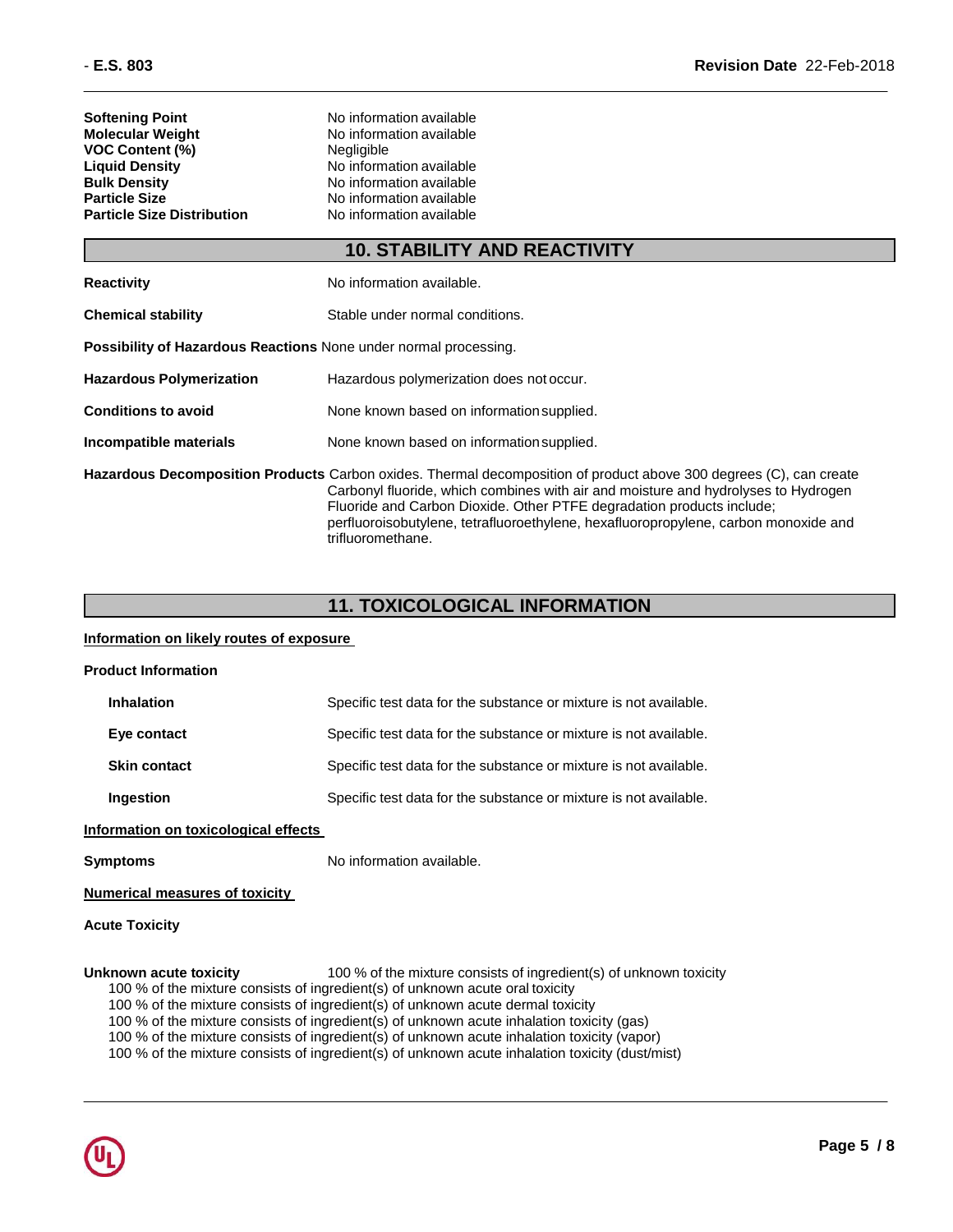| $\sim$<br>Chemical name           | LD50<br>)ral | <b>D50</b><br>Dermal | $\sim$ $\sim$ $\sim$<br>Inhalation<br><b>LC50</b> |
|-----------------------------------|--------------|----------------------|---------------------------------------------------|
| . .<br>rafluoroethvlene<br>OIVTAT |              |                      | 30<br>Rat<br>min<br>' mg/m∘ د،<br>-<br>-          |

#### **Delayed and immediate effects as well as chronic effects from short and long-term exposure**

**Skin corrosion/irritation** No information available.

**Serious eye damage/eye irritation** No information available.

**Respiratory or skin sensitization** No information available.

**Germ cell mutagenicity** No information available.

**Carcinogenicity** Based on available data, the classification criteria are not met.

#### The table below indicates whether each agency has listed any ingredient as a carcinogen.

| Chemical name                   | <b>ACGIH</b> | $\sqrt{2}$<br>IANU | <b>NITF</b> | 00111<br>חו וטי |
|---------------------------------|--------------|--------------------|-------------|-----------------|
| Polvtetrafluoroethvlene         |              | Group 3            |             |                 |
| 9002-84-0                       |              |                    |             |                 |
| $\cdots$ $\cdots$<br>. .<br>. . | _            | -                  |             |                 |

#### **IARC (International Agency for Research on Cancer)** Group 3 - Not Classifiable as to Carcinogenicity in Humans

| <b>Reproductive toxicity</b>    | No information available. |
|---------------------------------|---------------------------|
| <b>STOT - single exposure</b>   | No information available. |
| <b>STOT - repeated exposure</b> | No information available. |
| <b>Aspiration hazard</b>        | No information available. |

### **12. ECOLOGICAL INFORMATION**

| The environmental impact of this product has not been fully investigated. |
|---------------------------------------------------------------------------|
|                                                                           |

| <b>Persistence and Degradability</b> | No information available.          |
|--------------------------------------|------------------------------------|
| <b>Bioaccumulation</b>               | There is no data for this product. |
| <b>Mobility</b>                      | No information available.          |
| Other adverse effects                | No information available.          |

### **13. DISPOSAL CONSIDERATIONS**

#### **Waste treatment methods**

**Ecotoxicity** 

| Waste from residues/unused    | Dispose of in accordance with local regulations. Dispose of waste in accordance with |
|-------------------------------|--------------------------------------------------------------------------------------|
| products                      | environmental legislation.                                                           |
| <b>Contaminated packaging</b> | Do not reuse empty containers.                                                       |

### **14. TRANSPORT INFORMATION**

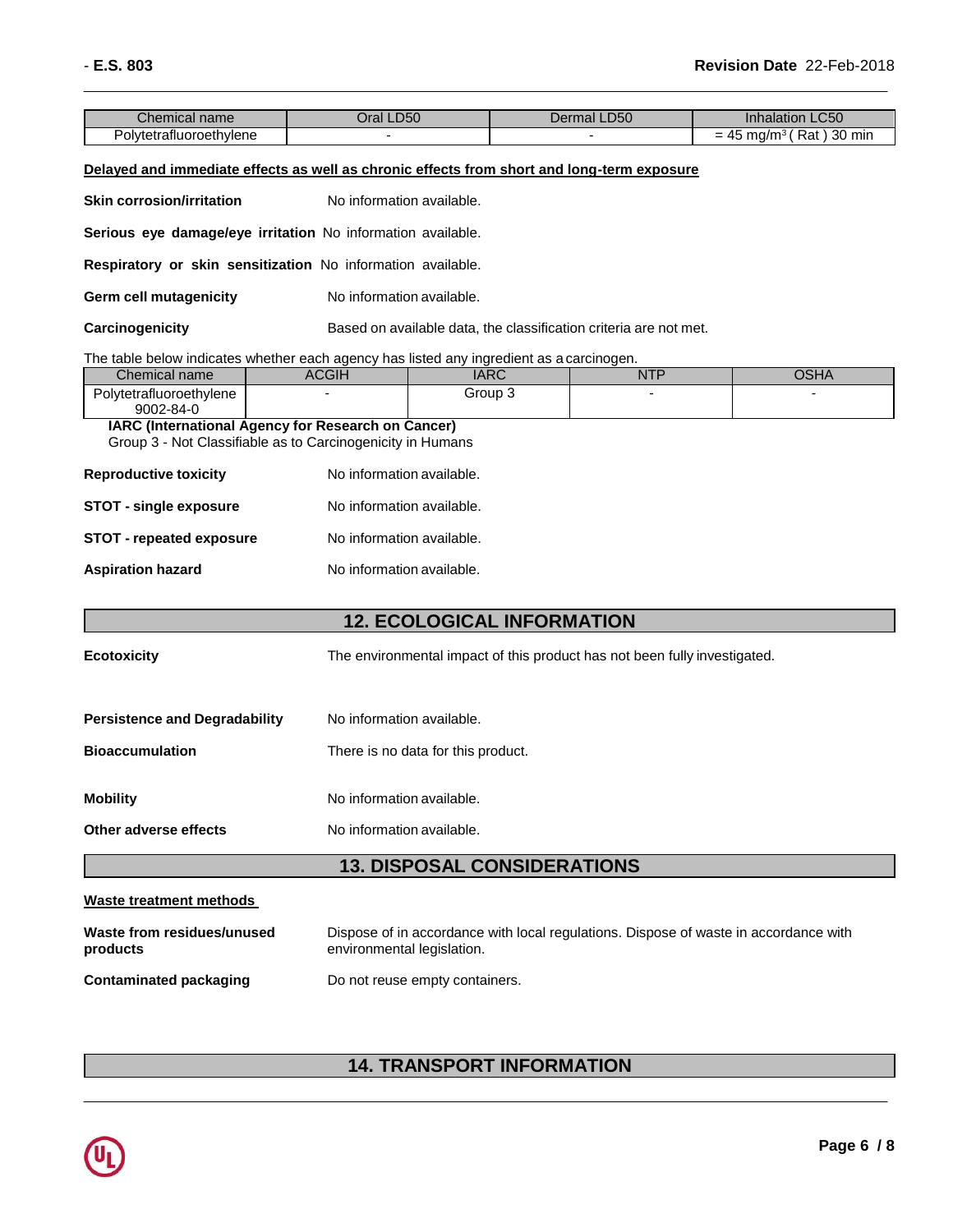| DOT<br><b>Proper Shipping Name</b><br><b>Hazard Class</b> | NOT REGULATED<br><b>NON REGULATED</b><br>N/A |
|-----------------------------------------------------------|----------------------------------------------|
| TDG                                                       | NOT REGULATED                                |
| <b>MEX</b>                                                | NOT REGULATED                                |
| <b>ICAO</b>                                               | NOT REGULATED                                |
| IATA<br><b>Proper Shipping Name</b>                       | NOT REGULATED<br>NON REGULATED               |
| <b>IMDG/IMO</b>                                           | NOT REGULATED                                |
| <b>RID</b>                                                | NOT REGULATED                                |
| ADR                                                       | NOT REGULATED                                |
| ADN                                                       | NOT REGULATED                                |

### **15. REGULATORY INFORMATION**

#### **Safety, health and environmental regulations/legislation specific for the substance or mixture**

#### **International Regulations**

**Ozone-depleting substances (ODS)** Not applicable

**Persistent Organic Pollutants** Not applicable

**Export Notification requirements** Not applicable

| Complies.                                         |
|---------------------------------------------------|
| Complies.                                         |
| Contact supplier for inventory compliance status. |
| Contact supplier for inventory compliance status. |
| Contact supplier for inventory compliance status. |
| Contact supplier for inventory compliance status. |
| Contact supplier for inventory compliance status. |
|                                                   |

#### **Legend**

**TSCA** - United States Toxic Substances Control Act Section 8(b) Inventory **DSL/NDSL** - Canadian Domestic Substances List/Non-Domestic Substances List **EINECS/ELINCS** - European Inventory of Existing Chemical Substances/European List of Notified Chemical Substances **ENCS** - Japan Existing and New Chemical Substances **KECL** - Korean Existing and Evaluated Chemical Substances **PICCS** - Philippines Inventory of Chemicals and Chemical Substances

**AICS** - Australian Inventory of Chemical Substances

#### **US Federal Regulations**

#### **SARA 313**

Section 313 of Title III of the Superfund Amendments and Reauthorization Act of 1986 (SARA). This product does not contain any chemicals which are subject to the reporting requirements of the Act and Title 40 of the Code of Federal Regulations, Part 372